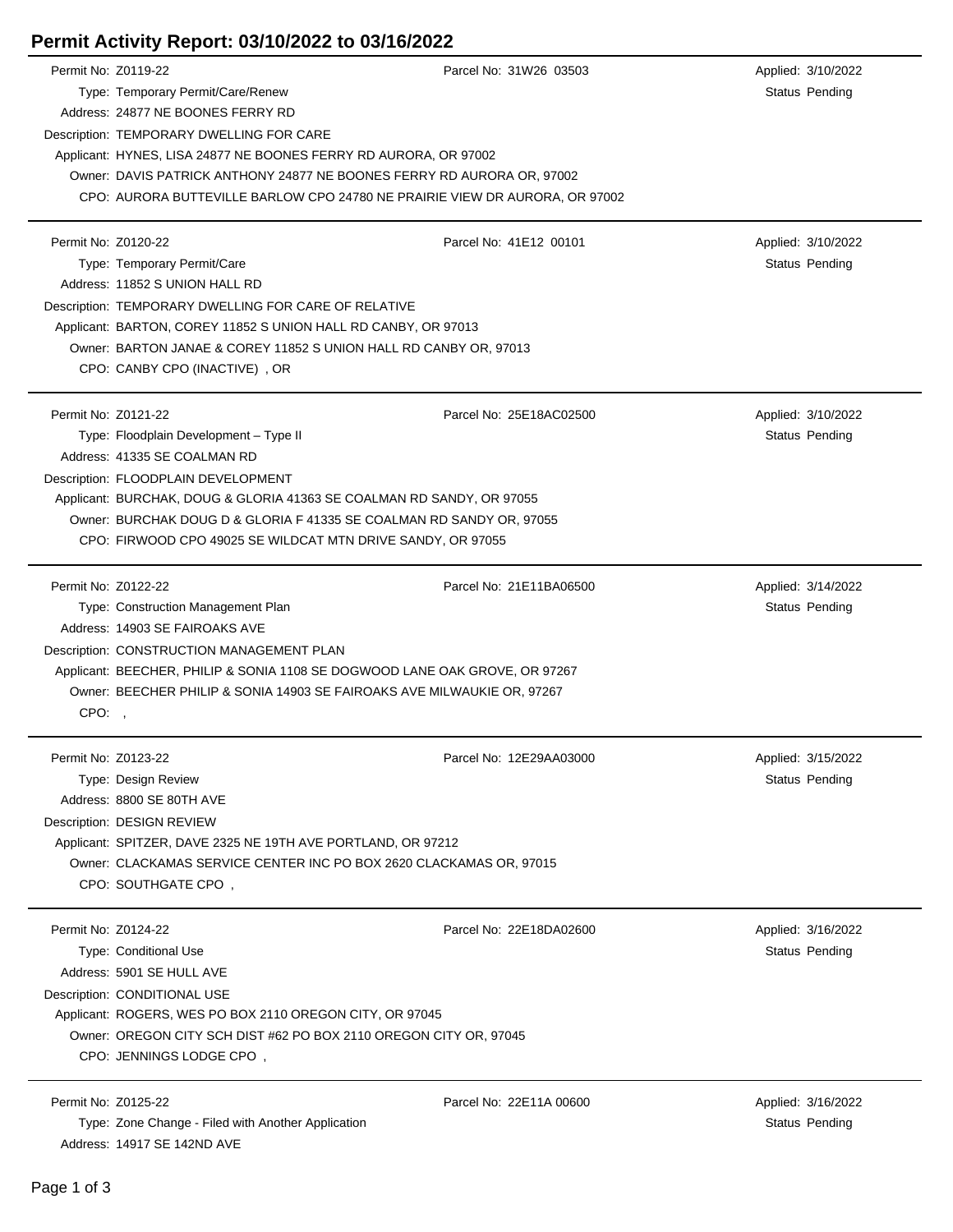## **Permit Activity Report: 03/10/2022 to 03/16/2022**

|                     | Description: ZONE CHANGE                                                                                                              |                         |                       |  |  |  |
|---------------------|---------------------------------------------------------------------------------------------------------------------------------------|-------------------------|-----------------------|--|--|--|
|                     | Applicant: PO BOX 2559 OREGON CITY, OR 97045                                                                                          |                         |                       |  |  |  |
|                     | Owner: ISELI ANDRE W TRUSTEE 14917 SE 142ND AVE CLACKAMAS OR, 97015                                                                   |                         |                       |  |  |  |
|                     | CPO: SUNNYSIDE - WEST MT. SCOTT PO BOX 306 CLACKAMAS, OR 97015                                                                        |                         |                       |  |  |  |
|                     |                                                                                                                                       |                         |                       |  |  |  |
| Permit No: Z0126-22 |                                                                                                                                       | Parcel No: 22E11A 00600 | Applied: 3/16/2022    |  |  |  |
|                     | Type: Subdivision (11 or more Lots)                                                                                                   |                         | Status Pending        |  |  |  |
|                     | Address: 14917 SE 142ND AVE                                                                                                           |                         |                       |  |  |  |
|                     | Description: 40 LOT SUBDIVISION                                                                                                       |                         |                       |  |  |  |
|                     | Applicant: PO BOX 2559 OREGON CITY, OR 97045                                                                                          |                         |                       |  |  |  |
|                     | Owner: ISELI ANDRE W TRUSTEE 14917 SE 142ND AVE CLACKAMAS OR, 97015                                                                   |                         |                       |  |  |  |
|                     | CPO: SUNNYSIDE - WEST MT. SCOTT PO BOX 306 CLACKAMAS, OR 97015                                                                        |                         |                       |  |  |  |
| Permit No: Z0127-22 |                                                                                                                                       | Parcel No: 22E11A 00600 | Applied: 3/16/2022    |  |  |  |
|                     | Type: HCA Development A                                                                                                               |                         | Status Pending        |  |  |  |
|                     | Address: 14917 SE 142ND AVE                                                                                                           |                         |                       |  |  |  |
|                     |                                                                                                                                       |                         |                       |  |  |  |
|                     | Description: HABITAT CONSERVATION AREA DEVELOPMENT                                                                                    |                         |                       |  |  |  |
|                     | Applicant: PO BOX 2559 OREGON CITY, OR 97045                                                                                          |                         |                       |  |  |  |
|                     | Owner: ISELI ANDRE W TRUSTEE 14917 SE 142ND AVE CLACKAMAS OR, 97015<br>CPO: SUNNYSIDE - WEST MT. SCOTT PO BOX 306 CLACKAMAS, OR 97015 |                         |                       |  |  |  |
|                     |                                                                                                                                       |                         |                       |  |  |  |
| Permit No: Z0128-22 |                                                                                                                                       | Parcel No: 22E11A 00600 | Applied: 3/16/2022    |  |  |  |
|                     | Type: HCA - Map Verification                                                                                                          |                         | <b>Status Pending</b> |  |  |  |
|                     | Address: 14917 SE 142ND AVE                                                                                                           |                         |                       |  |  |  |
|                     | Description: HABITAT CONSEVATION AREA MAP VERIFICATION                                                                                |                         |                       |  |  |  |
|                     | Applicant: PO BOX 2559 OREGON CITY, OR 97045                                                                                          |                         |                       |  |  |  |
|                     | Owner: ISELI ANDRE W TRUSTEE 14917 SE 142ND AVE CLACKAMAS OR, 97015                                                                   |                         |                       |  |  |  |
|                     | CPO: SUNNYSIDE - WEST MT. SCOTT PO BOX 306 CLACKAMAS, OR 97015                                                                        |                         |                       |  |  |  |
|                     |                                                                                                                                       |                         |                       |  |  |  |
| Permit No: Z0129-22 |                                                                                                                                       | Parcel No: 22E11A 00600 | Applied: 3/16/2022    |  |  |  |
|                     | Type: Construction Management Plan<br>Address: 14917 SE 142ND AVE                                                                     |                         | Status Pending        |  |  |  |
|                     |                                                                                                                                       |                         |                       |  |  |  |
|                     | Description: CONSTRUCTION MANAGEMENT PLAN<br>Applicant: PO BOX 2559 OREGON CITY, OR 97045                                             |                         |                       |  |  |  |
|                     | Owner: ISELI ANDRE W TRUSTEE 14917 SE 142ND AVE CLACKAMAS OR, 97015                                                                   |                         |                       |  |  |  |
|                     | CPO: SUNNYSIDE - WEST MT. SCOTT PO BOX 306 CLACKAMAS, OR 97015                                                                        |                         |                       |  |  |  |
|                     |                                                                                                                                       |                         |                       |  |  |  |
|                     | Permit No: ZPAC0040-22                                                                                                                | Parcel No: 23E11 00700  | Applied: 3/11/2022    |  |  |  |
|                     | Type: Partition                                                                                                                       |                         | <b>Status Pending</b> |  |  |  |
|                     | Address: 14809 SE BARTELL RD                                                                                                          |                         |                       |  |  |  |
|                     | Description: PRE APPLICATION FOR PARTITION                                                                                            |                         |                       |  |  |  |
|                     | Applicant: COOPER, KASEY PO BOX 623 BORING, OR 97009                                                                                  |                         |                       |  |  |  |
|                     | Owner: COOPER KASEY S 14809 SE BARTELL RD BORING OR, 97009                                                                            |                         |                       |  |  |  |
| CPO:                |                                                                                                                                       |                         |                       |  |  |  |
|                     |                                                                                                                                       |                         |                       |  |  |  |
|                     | Permit No: ZPAC0041-22                                                                                                                | Parcel No: 32E23B 00605 | Applied: 3/14/2022    |  |  |  |
|                     | <b>Type: Conditional Use</b>                                                                                                          |                         | Status Pending        |  |  |  |
|                     | Address: 21198 S BEAVERCREEK RD                                                                                                       |                         |                       |  |  |  |
|                     | Description: PRE APPLICATION FOR CONDITIONAL USE                                                                                      |                         |                       |  |  |  |
|                     | Applicant: BOTAS, KATHERINE TRUST 21998 S BEAVERCREEK RD OREGON CITY, OR 97045                                                        |                         |                       |  |  |  |
|                     | Owner: BOTAS KATHERINE A TRUSTEE 21198 S BEAVERCREEK RD OREGON CITY OR, 97045                                                         |                         |                       |  |  |  |